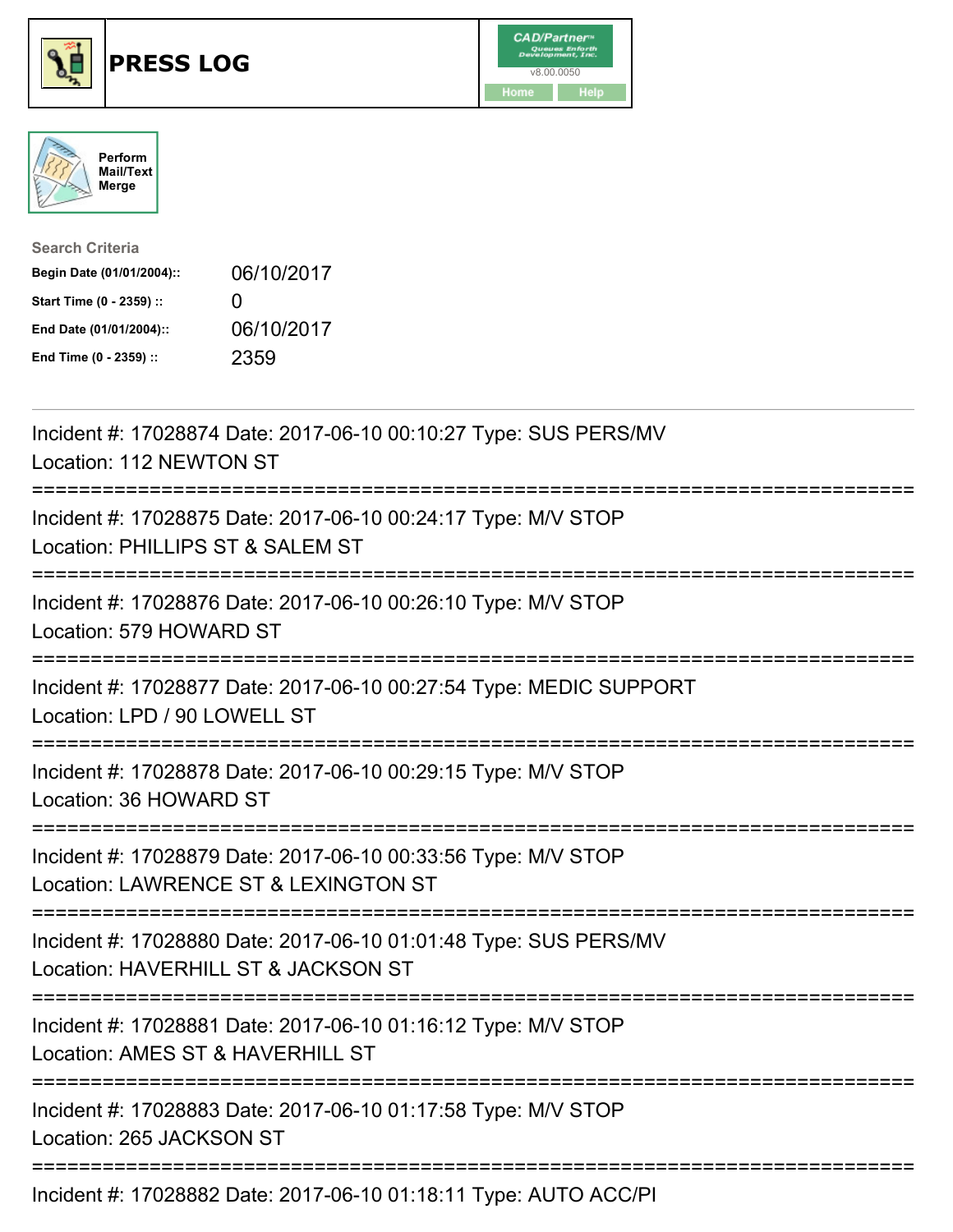| Location: TOW / ANDOVER ST & BLANCHARD ST<br>==============================                                                      |
|----------------------------------------------------------------------------------------------------------------------------------|
| Incident #: 17028884 Date: 2017-06-10 01:21:06 Type: M/V STOP<br>Location: 360 AMES ST<br>===================                    |
| Incident #: 17028885 Date: 2017-06-10 01:25:57 Type: M/V STOP<br>Location: HAMPSHIRE ST & LOWELL ST                              |
| Incident #: 17028886 Date: 2017-06-10 01:27:04 Type: M/V STOP<br>Location: AMESBURY ST & HAVERHILL ST                            |
| Incident #: 17028887 Date: 2017-06-10 01:28:43 Type: M/V STOP<br>Location: HAVERHILL ST & JACKSON ST                             |
| Incident #: 17028888 Date: 2017-06-10 01:31:52 Type: M/V STOP<br>Location: BROADWAY & LOWELL ST                                  |
| ======================<br>Incident #: 17028889 Date: 2017-06-10 01:34:12 Type: M/V STOP<br>Location: TOW / ESSEX ST & JACKSON ST |
| Incident #: 17028890 Date: 2017-06-10 01:39:22 Type: M/V STOP<br>Location: BROADWAY & LOWELL ST                                  |
| Incident #: 17028891 Date: 2017-06-10 01:52:29 Type: M/V STOP<br>Location: NEWTON ST & SALEM ST                                  |
| Incident #: 17028893 Date: 2017-06-10 01:57:22 Type: TOW OF M/V<br>Location: TRESPASS / 2 INMAN ST                               |
| Incident #: 17028892 Date: 2017-06-10 01:58:24 Type: M/V STOP<br>Location: BROADWAY & LOWELL ST                                  |
| Incident #: 17028894 Date: 2017-06-10 02:03:17 Type: M/V STOP<br>Location: BROADWAY & LOWELL ST                                  |
| Incident #: 17028895 Date: 2017-06-10 02:07:18 Type: ALARM/BURG<br>Location: DUNKIN DONUTS / 50 S BROADWAY                       |
| Incident #: 17028896 Date: 2017-06-10 02:10:26 Type: ALARM/BURG<br>Location: TORRES RESIDENCE / 38 CEDAR ST                      |
| Incident #: 17028897 Date: 2017-06-10 02:12:07 Type: M/V STOP                                                                    |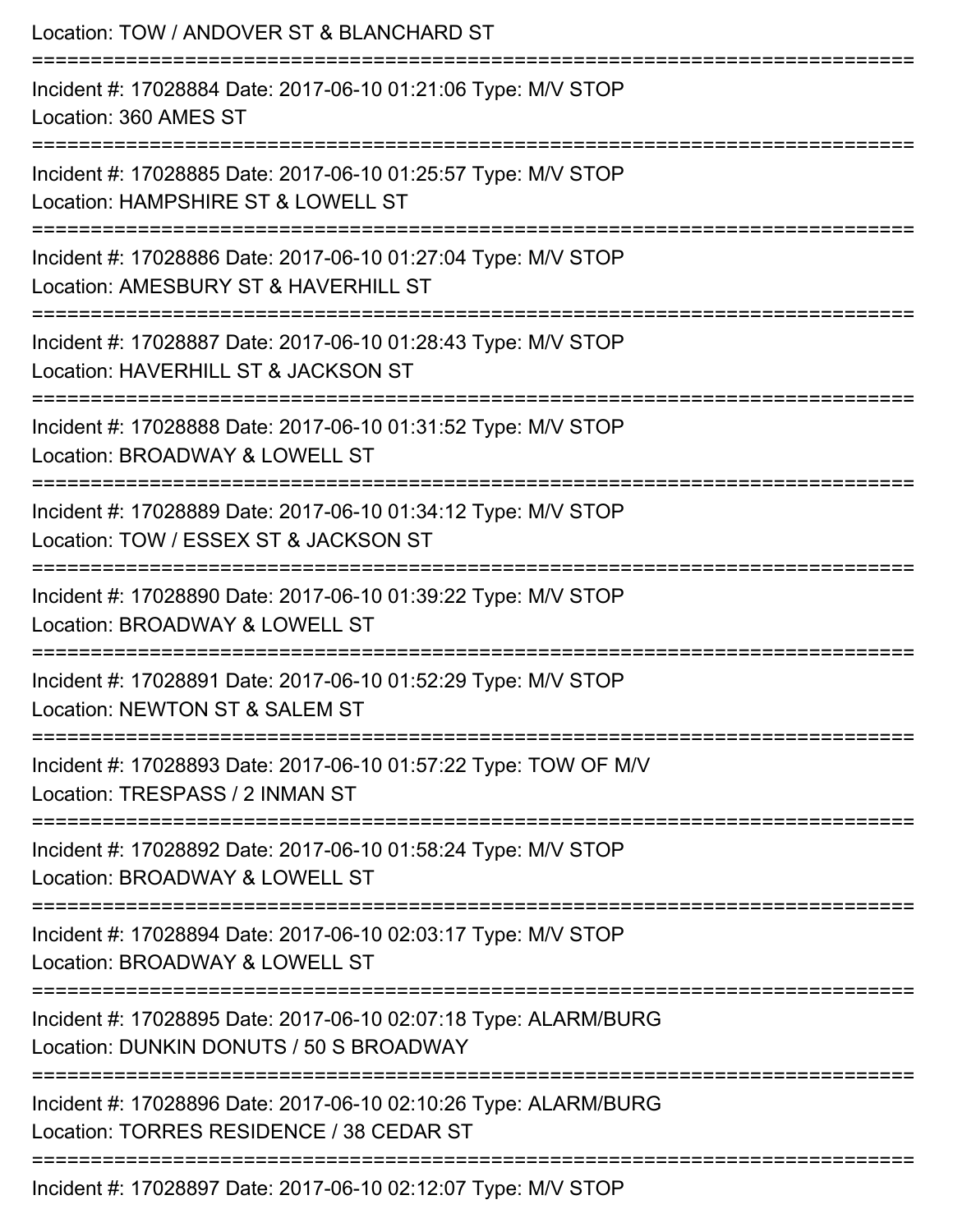| Incident #: 17028898 Date: 2017-06-10 02:19:08 Type: M/V STOP<br>Location: APPLETON ST & METHUEN ST           |
|---------------------------------------------------------------------------------------------------------------|
| Incident #: 17028899 Date: 2017-06-10 02:21:38 Type: SUS PERS/MV<br>Location: TOW / JACKSON ST & METHUEN ST   |
| Incident #: 17028900 Date: 2017-06-10 02:23:02 Type: M/V STOP<br>Location: GARDEN ST & NEWBURY ST             |
| Incident #: 17028901 Date: 2017-06-10 02:26:48 Type: NOISE ORD<br>Location: 47 JUNIPER ST                     |
| Incident #: 17028902 Date: 2017-06-10 02:30:10 Type: DISTURBANCE<br>Location: SAM'S FOOD STORE / 389 BROADWAY |
| Incident #: 17028903 Date: 2017-06-10 02:32:18 Type: M/V STOP<br>Location: GRAFTON ST & WINTHROP AV           |
| Incident #: 17028904 Date: 2017-06-10 02:33:17 Type: M/V STOP<br>Location: TOW / HAMPSHIRE ST & LEBANON ST    |
| Incident #: 17028905 Date: 2017-06-10 02:33:40 Type: TOW OF M/V<br>Location: TRESPASS / 153 BEACON AV         |
| Incident #: 17028906 Date: 2017-06-10 02:37:08 Type: M/V STOP<br>Location: ANDOVER ST & S UNION ST            |
| Incident #: 17028907 Date: 2017-06-10 02:46:28 Type: FIRE<br>Location: 7 SAXONIA AV                           |
| Incident #: 17028908 Date: 2017-06-10 02:48:39 Type: M/V STOP<br>Location: 205 BROADWAY                       |
| Incident #: 17028909 Date: 2017-06-10 02:50:38 Type: M/V STOP<br>Location: 52 COMMON ST                       |
| Incident #: 17028910 Date: 2017-06-10 02:55:30 Type: M/V STOP<br>Location: AMES ST & HAVERHILL ST             |
| Incident #: 17028911 Date: 2017-06-10 02:57:04 Type: NOISE ORD                                                |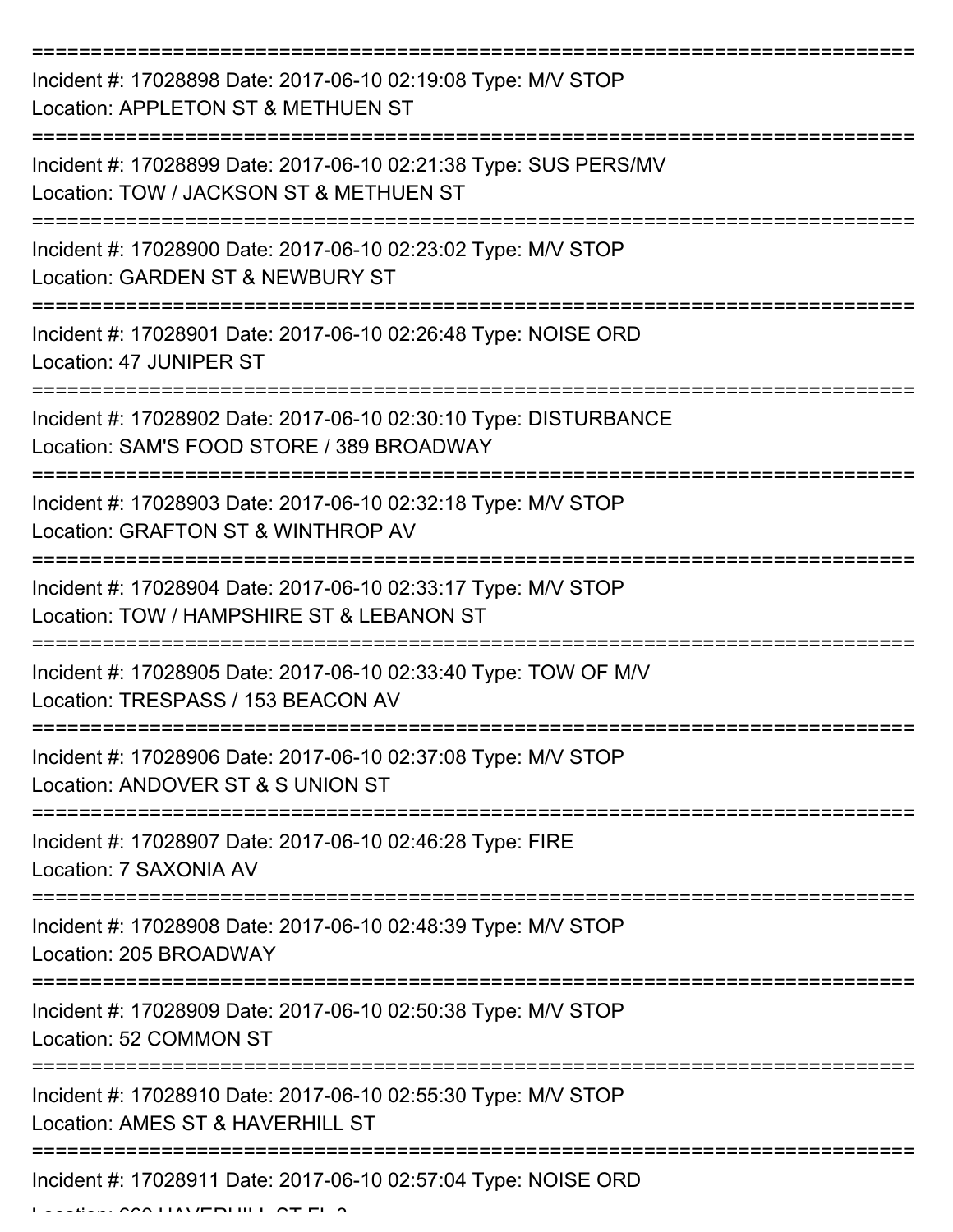| Incident #: 17028912 Date: 2017-06-10 02:57:24 Type: M/V STOP<br>Location: FRANKLIN ST & HAVERHILL ST           |
|-----------------------------------------------------------------------------------------------------------------|
| Incident #: 17028913 Date: 2017-06-10 03:09:56 Type: GUN CALL<br>Location: LAWRENCE ST & MYRTLE ST              |
| Incident #: 17028914 Date: 2017-06-10 03:17:22 Type: NOISE ORD<br>Location: 600 BROADWAY #430 FL 4              |
| Incident #: 17028915 Date: 2017-06-10 03:24:25 Type: M/V STOP<br>Location: ALDER ST & JUNIPER ST                |
| Incident #: 17028916 Date: 2017-06-10 03:29:11 Type: NOISE ORD<br>Location: 126 CROSS ST                        |
| Incident #: 17028917 Date: 2017-06-10 03:40:06 Type: NOISE ORD<br>Location: 47 CHELMSFORD ST FL 2               |
| Incident #: 17028918 Date: 2017-06-10 03:42:39 Type: M/V STOP<br>Location: ANDOVER ST & BEACON ST               |
| Incident #: 17028919 Date: 2017-06-10 03:45:46 Type: A&B PAST<br>Location: ARREST / 660 HAVERHILL ST            |
| Incident #: 17028920 Date: 2017-06-10 04:21:02 Type: MISSING PERS<br>Location: 1 BEVEL ST                       |
| Incident #: 17028921 Date: 2017-06-10 05:41:46 Type: DISTURBANCE<br>Location: 550 BROADWAY #411                 |
| Incident #: 17028922 Date: 2017-06-10 05:56:03 Type: ALARM/BURG<br>Location: SPECTOR TEXTILE / 10 EMBANKMENT RD |
| Incident #: 17028923 Date: 2017-06-10 06:10:56 Type: SUICIDE ATTEMPT<br>Location: 6 KNOX ST FL 1                |
| Incident #: 17028924 Date: 2017-06-10 06:21:27 Type: AUTO ACC/PI<br>Location: BROADWAY & ESSEX ST               |
| Incident #: 17028925 Date: 2017-06-10 07:12:47 Type: GENERAL SERV                                               |

Location: 124 HAV/EDHILL CT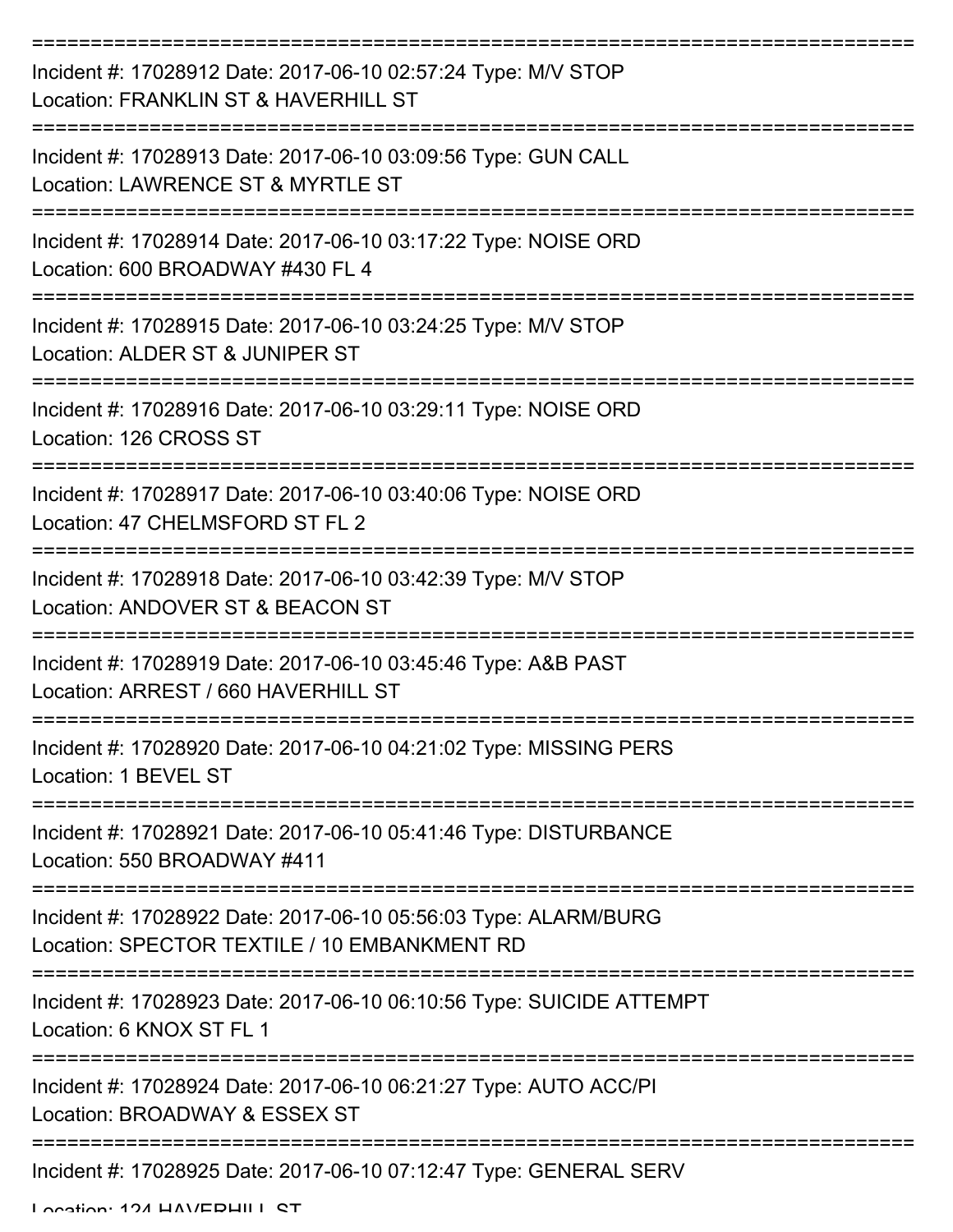| Incident #: 17028926 Date: 2017-06-10 07:24:55 Type: ALARM/BURG<br>Location: OASIS ADULT DAYCARE / 120 BROADWAY<br>================================            |
|----------------------------------------------------------------------------------------------------------------------------------------------------------------|
| Incident #: 17028927 Date: 2017-06-10 07:34:38 Type: MV/BLOCKING<br>Location: 3 RESERVOIR DR                                                                   |
| Incident #: 17028928 Date: 2017-06-10 07:41:48 Type: MEDIC SUPPORT<br>Location: MT VERNON DENTAL / S BROADWAY & SYLVESTER ST<br>============================== |
| Incident #: 17028929 Date: 2017-06-10 07:59:11 Type: SUS PERS/MV<br>Location: BELKNAP ST & COOLIDGE ST<br>.------------------                                  |
| Incident #: 17028930 Date: 2017-06-10 08:07:16 Type: B&E/PROG<br>Location: UNITED TIRE / 600 ESSEX ST                                                          |
| Incident #: 17028931 Date: 2017-06-10 08:13:10 Type: UNWANTEDGUEST<br>Location: 7 ELEVEN / 370 BROADWAY                                                        |
| Incident #: 17028932 Date: 2017-06-10 08:17:02 Type: ALARMS<br>Location: JAVIER RESD, / 215 HIGH ST                                                            |
| Incident #: 17028933 Date: 2017-06-10 08:29:25 Type: WARRANT SERVE<br>Location: 144 BAIL FY ST                                                                 |
| Incident #: 17028934 Date: 2017-06-10 08:32:43 Type: ALARM/BURG<br>Location: BRUCE SCHOOL / 135 BUTLER ST                                                      |
| Incident #: 17028935 Date: 2017-06-10 08:48:23 Type: WARRANT SERVE<br>Location: 77 S UNION ST                                                                  |
| Incident #: 17028936 Date: 2017-06-10 08:51:11 Type: DOMESTIC/PROG<br>Location: 298 MERRIMACK ST                                                               |
| Incident #: 17028937 Date: 2017-06-10 08:55:23 Type: ASSSIT AMBULANC<br>Location: 35 COMMON ST #121                                                            |
| Incident #: 17028938 Date: 2017-06-10 09:10:06 Type: MAL DAMAGE<br>Location: 73 SHAWSHEEN RD                                                                   |
| Incident #: 17028939 Date: 2017-06-10 09:18:19 Type: PARK & WALK                                                                                               |

Location: BRADFORD ST & BROADWAY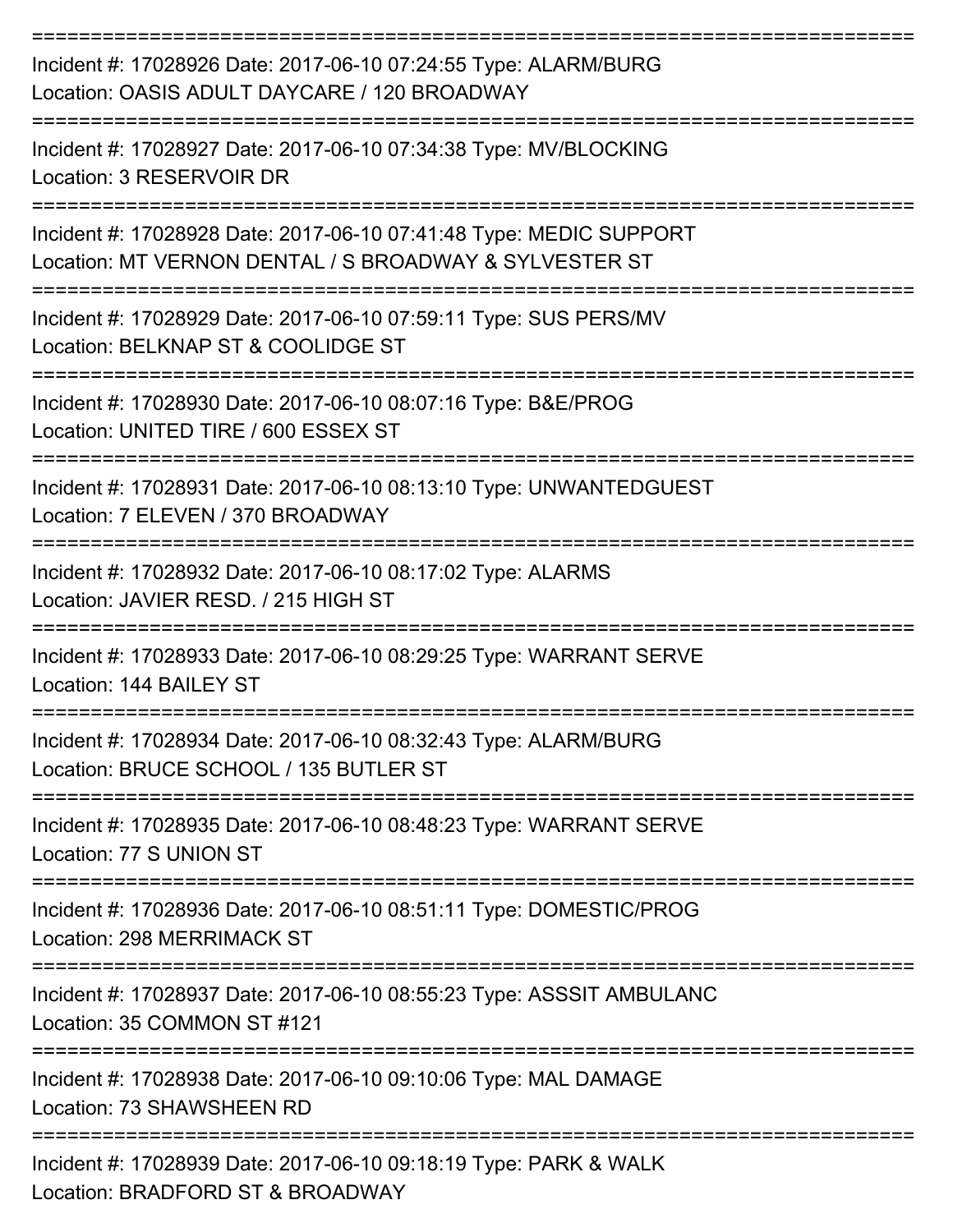| Incident #: 17028940 Date: 2017-06-10 09:19:37 Type: FRAUD<br>Location: 90 LOWELL ST                                                         |
|----------------------------------------------------------------------------------------------------------------------------------------------|
| :===============================<br>Incident #: 17028941 Date: 2017-06-10 09:21:05 Type: NOISE ORD<br>Location: 54 HANCOCK ST                |
| Incident #: 17028942 Date: 2017-06-10 09:38:39 Type: M/V STOP<br>Location: 15 TRENTON ST                                                     |
| Incident #: 17028943 Date: 2017-06-10 09:45:29 Type: M/V STOP<br>Location: 242 HAVERHILL ST                                                  |
| Incident #: 17028944 Date: 2017-06-10 09:56:46 Type: M/V STOP<br>Location: 72 JACKSON ST                                                     |
| Incident #: 17028945 Date: 2017-06-10 10:01:00 Type: INVEST CONT<br>Location: 30 MARGIN ST                                                   |
| -------------------------------------<br>Incident #: 17028946 Date: 2017-06-10 10:01:29 Type: M/V STOP<br>Location: BERKELEY ST & JACKSON ST |
| Incident #: 17028947 Date: 2017-06-10 10:02:01 Type: PARK & WALK<br>Location: BRADFORD ST & BROADWAY                                         |
| Incident #: 17028948 Date: 2017-06-10 10:03:58 Type: PROSTITUTION<br>Location: BROADWAY & CEDAR ST                                           |
| Incident #: 17028949 Date: 2017-06-10 10:05:56 Type: M/V STOP<br>Location: EXETER ST & PHILLIPS ST                                           |
| Incident #: 17028951 Date: 2017-06-10 10:19:13 Type: MAL DAMAGE<br>Location: 18 MARIE LN                                                     |
| Incident #: 17028950 Date: 2017-06-10 10:19:40 Type: M/V STOP<br>Location: 23 SALEM ST                                                       |
| Incident #: 17028952 Date: 2017-06-10 10:22:57 Type: M/V STOP<br>Location: 203 LAWRENCE ST                                                   |
| Incident #: 17028953 Date: 2017-06-10 10:28:29 Type: M/V STOP<br>Location: 63 BERKELEY ST                                                    |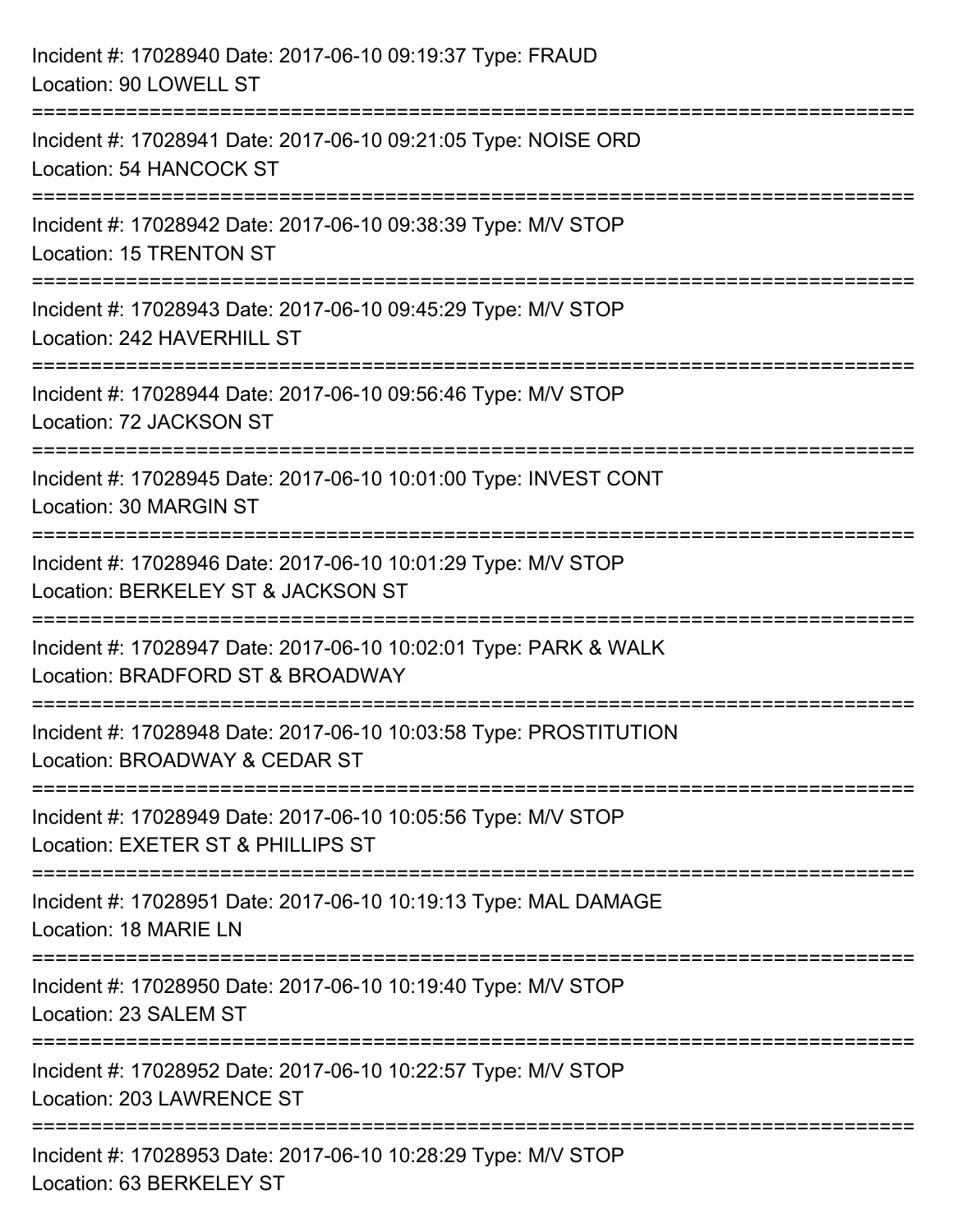| Incident #: 17028954 Date: 2017-06-10 10:29:32 Type: M/V STOP<br>Location: 44 SALEM ST                                                                   |
|----------------------------------------------------------------------------------------------------------------------------------------------------------|
| Incident #: 17028955 Date: 2017-06-10 10:39:00 Type: M/V STOP<br>Location: 89 GREENWOOD ST                                                               |
| Incident #: 17028956 Date: 2017-06-10 10:41:45 Type: PROSTITUTION<br>Location: BROADWAY & GREEN ST                                                       |
| Incident #: 17028957 Date: 2017-06-10 10:49:33 Type: HIT & RUN M/V<br>Location: BANK OF AMERICA / 67 WINTHROP AV                                         |
| Incident #: 17028958 Date: 2017-06-10 10:55:46 Type: ALARM/BURG<br>Location: SPANISH BAPTIST CHURCH / 492 LOWELL ST<br>================================= |
| Incident #: 17028960 Date: 2017-06-10 10:59:32 Type: SUS PERS/MV<br>Location: 145 FRANKLIN ST                                                            |
| Incident #: 17028959 Date: 2017-06-10 11:01:33 Type: PARK & WALK<br>Location: BRADFORD ST & BROADWAY<br>==============                                   |
| Incident #: 17028961 Date: 2017-06-10 11:03:12 Type: M/V STOP<br>Location: BROADWAY & LOWELL ST                                                          |
| Incident #: 17028962 Date: 2017-06-10 11:05:41 Type: VIO CITY ORD<br>Location: 44 HOLLY ST                                                               |
| Incident #: 17028963 Date: 2017-06-10 11:08:49 Type: AUTO ACC/NO PI<br>Location: E HAVERHILL ST & PROSPECT ST                                            |
| Incident #: 17028964 Date: 2017-06-10 11:09:33 Type: ALARM/HOLD<br>Location: ALL CHECKS CASHED / 9 BROADWAY                                              |
| Incident #: 17028965 Date: 2017-06-10 11:10:35 Type: ALARM/BURG<br>Location: MAIN STREAM GLOBAL / 91 GLENN ST                                            |
| Incident #: 17028966 Date: 2017-06-10 11:26:39 Type: MEDIC SUPPORT<br>Location: 75 LEXINGTON ST FL 2                                                     |
| Incident #: 17028968 Date: 2017-06-10 12:07:19 Type: LARCENY/ATTMEPT<br>Location: 102 ESSEX ST                                                           |

===========================================================================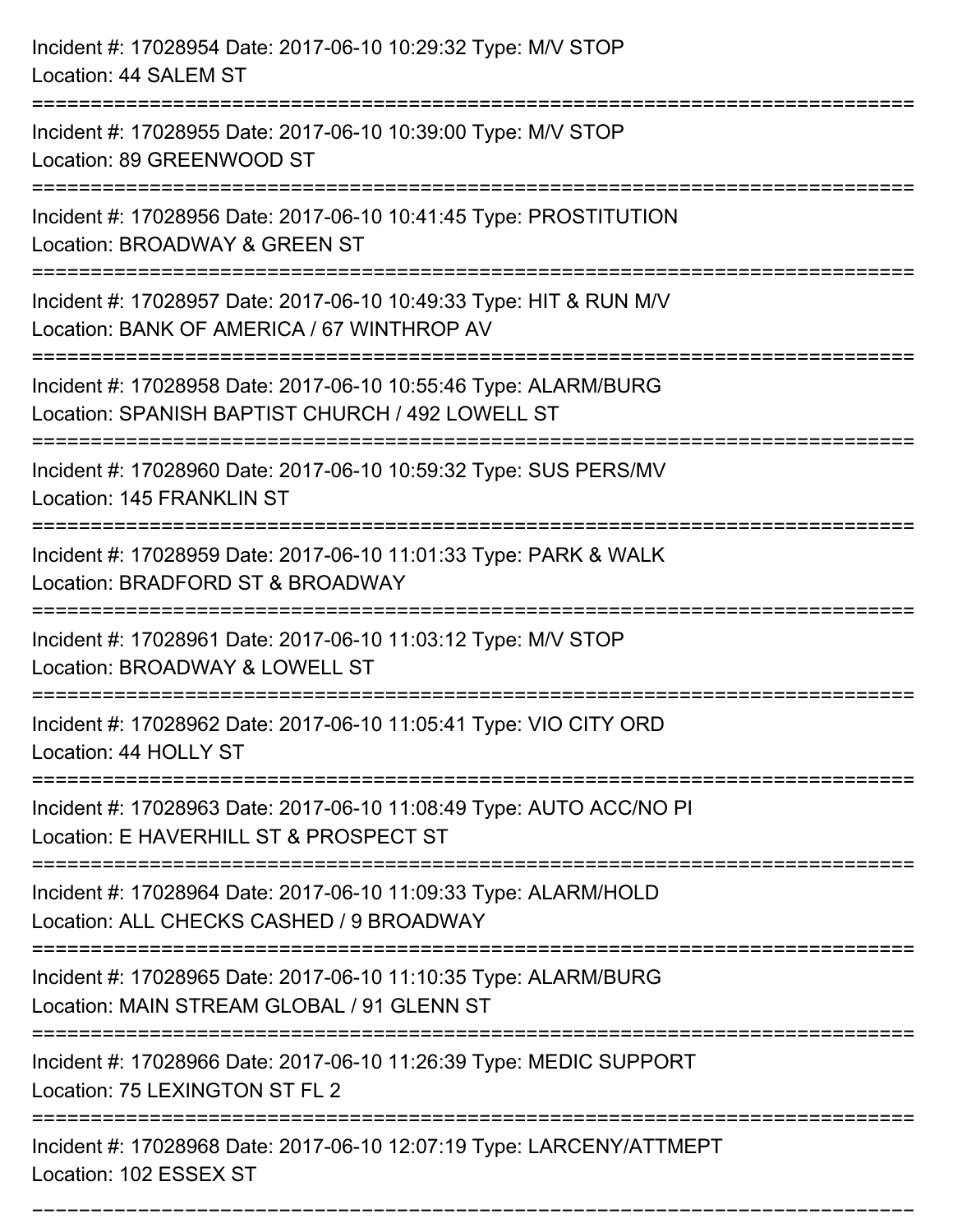| Incident #: 17028967 Date: 2017-06-10 12:07:40 Type: PARK & WALK<br>Location: BRADFORD ST & BROADWAY<br>=======================                      |
|------------------------------------------------------------------------------------------------------------------------------------------------------|
| Incident #: 17028969 Date: 2017-06-10 12:11:43 Type: SUS PERS/MV<br>Location: 90 BROADWAY                                                            |
| Incident #: 17028970 Date: 2017-06-10 12:16:42 Type: A&B PAST<br>Location: 145 ESSEX ST                                                              |
| Incident #: 17028971 Date: 2017-06-10 12:18:01 Type: MV/BLOCKING<br>Location: 333 LAWRENCE ST                                                        |
| Incident #: 17028972 Date: 2017-06-10 12:30:50 Type: AUTO ACC/NO PI<br>Location: 73 WATER ST<br>------------------------------<br>------------------ |
| Incident #: 17028973 Date: 2017-06-10 12:42:28 Type: M/V STOP<br>Location: ESSEX ST & JACKSON ST                                                     |
| Incident #: 17028974 Date: 2017-06-10 12:44:47 Type: AUTO ACC/NO PI<br>Location: 82 WATER ST                                                         |
| Incident #: 17028975 Date: 2017-06-10 12:46:51 Type: UNWANTEDGUEST<br>Location: 30 MYRTLE CT #108                                                    |
| Incident #: 17028976 Date: 2017-06-10 12:56:08 Type: NOISE ORD<br>Location: 40 WARREN ST                                                             |
| =========================<br>Incident #: 17028977 Date: 2017-06-10 12:58:34 Type: AUTO ACC/NO PI<br>Location: 59 E HAVERHILL ST                      |
| Incident #: 17028978 Date: 2017-06-10 13:04:38 Type: SPECIAL CHECK<br>Location: 117 WILLOW ST                                                        |
| :==================================<br>Incident #: 17028979 Date: 2017-06-10 13:04:57 Type: MAN DOWN<br>Location: GARDEN ST & NEWBURY ST             |
| Incident #: 17028980 Date: 2017-06-10 13:06:15 Type: AUTO ACC/NO PI<br>Location: 59 E HAVERHILL ST                                                   |
| Incident #: 17028981 Date: 2017-06-10 13:13:32 Type: SPECIAL CHECK<br>Location: 117 WILLOW ST                                                        |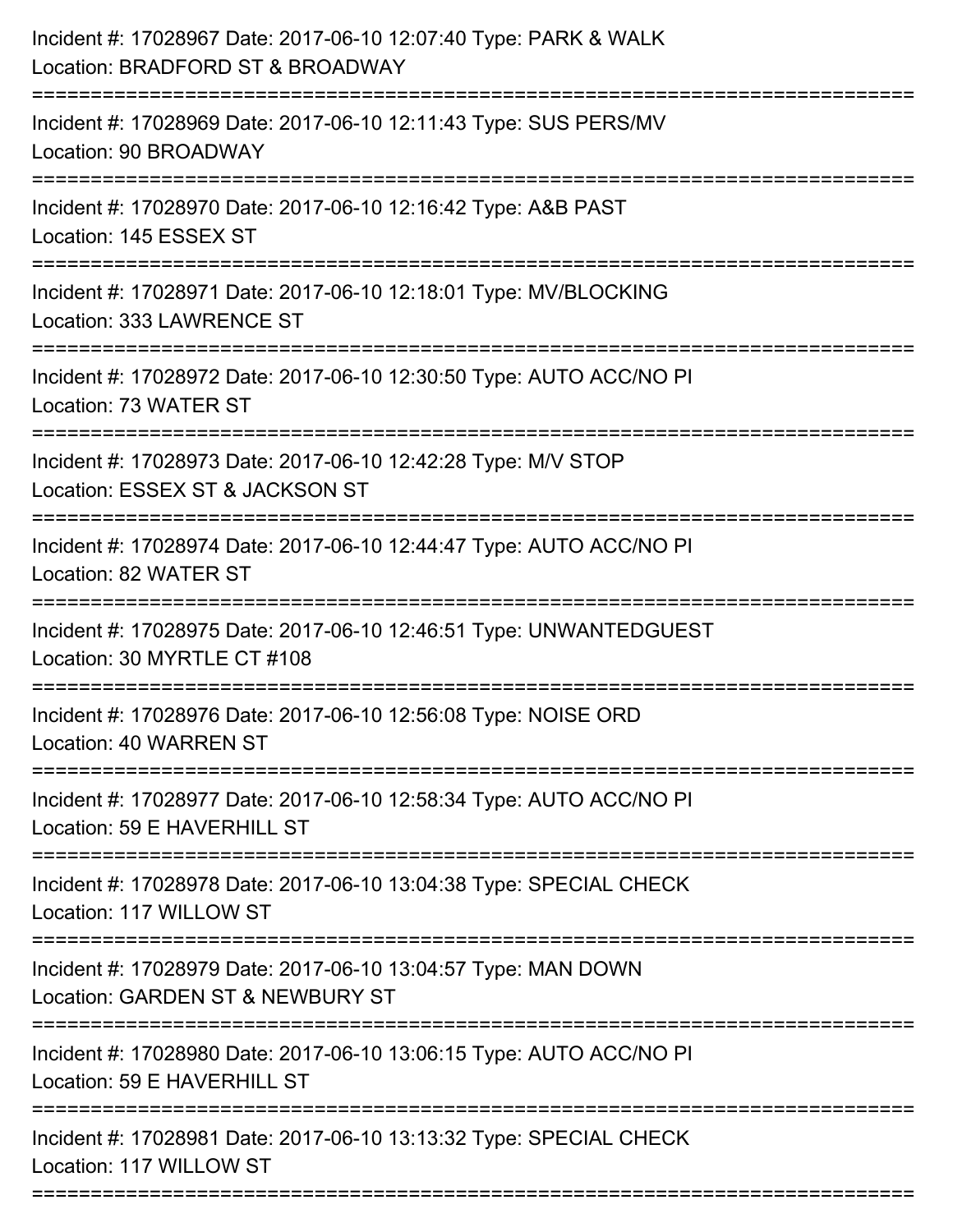Location: 6 BERKELEY ST

| Incident #: 17028983 Date: 2017-06-10 13:22:06 Type: MEDIC SUPPORT<br>Location: 109 NEWBURY ST #1       |
|---------------------------------------------------------------------------------------------------------|
| Incident #: 17028984 Date: 2017-06-10 13:31:52 Type: MEDIC SUPPORT<br>Location: 205 S BROADWAY          |
| Incident #: 17028985 Date: 2017-06-10 13:36:20 Type: B&E/PAST<br>Location: 233 HAMPSHIRE ST FL 1        |
| Incident #: 17028986 Date: 2017-06-10 13:39:31 Type: STOL/MV/PAS<br>Location: FRANKLIN ST & TREMONT ST  |
| Incident #: 17028987 Date: 2017-06-10 13:48:06 Type: LOCKOUT<br>Location: 26 ORCHARD ST #2              |
| Incident #: 17028988 Date: 2017-06-10 14:20:28 Type: NOISE ORD<br>Location: 353 ELM ST                  |
| Incident #: 17028989 Date: 2017-06-10 14:26:35 Type: ALARM/BURG<br>Location: 127 S BROADWAY             |
| Incident #: 17028990 Date: 2017-06-10 14:32:36 Type: DISTURBANCE<br>Location: 383 HAVERHILL ST          |
| Incident #: 17028992 Date: 2017-06-10 14:35:24 Type: AUTO ACC/NO PI<br>Location: 309 PARK ST            |
| Incident #: 17028991 Date: 2017-06-10 14:36:18 Type: B&E/PAST<br>Location: 12 ACTON ST #206             |
| Incident #: 17028993 Date: 2017-06-10 14:37:30 Type: AUTO ACC/NO PI<br>Location: BAILEY ST & S UNION ST |
| Incident #: 17028994 Date: 2017-06-10 14:59:28 Type: HIT & RUN M/V<br>Location: 168 PROSPECT ST         |
| Incident #: 17028995 Date: 2017-06-10 15:02:16 Type: M/V STOP<br>Location: CANAL ST & FRANKLIN ST       |
|                                                                                                         |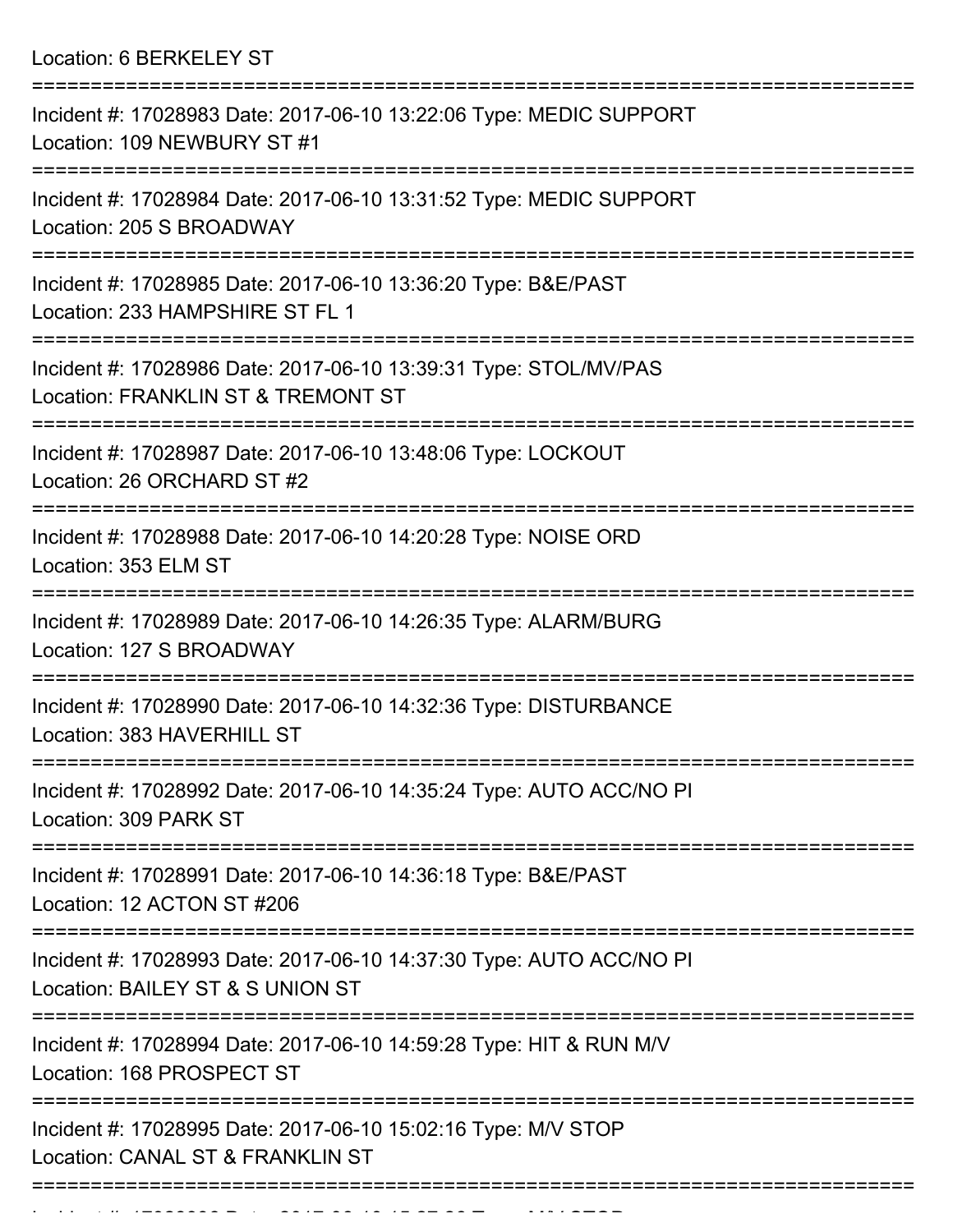Location: EXETER ST & OSGOOD ST =========================================================================== Incident #: 17028997 Date: 2017-06-10 15:37:12 Type: NOISE ORD Location: 56 HANCOCK ST =========================================================================== Incident #: 17028998 Date: 2017-06-10 15:58:35 Type: AUTO ACC/NO PI Location: 363 HAMPSHIRE ST =========================================================================== Incident #: 17028999 Date: 2017-06-10 16:24:55 Type: ANIMAL COMPL Location: 23 WESLEY ST =========================================================================== Incident #: 17029000 Date: 2017-06-10 16:34:50 Type: AUTO ACC/PI Location: CENTRE ST & WILLOW ST =========================================================================== Incident #: 17029001 Date: 2017-06-10 16:36:03 Type: SUS PERS/MV Location: JACKSON ST & SUMMER ST =========================================================================== Incident #: 17029002 Date: 2017-06-10 16:37:44 Type: E911 HANGUP Location: 73 MARBLE AV =========================================================================== Incident #: 17029003 Date: 2017-06-10 16:43:08 Type: GENERAL SERV Location: ARLINGTON ST & HAMPSHIRE ST =========================================================================== Incident #: 17029004 Date: 2017-06-10 16:48:02 Type: KEEP PEACE Location: 9 DORCHESTER ST =========================================================================== Incident #: 17029005 Date: 2017-06-10 16:59:16 Type: DISTURBANCE Location: 64 DUCKETT AV =========================================================================== Incident #: 17029006 Date: 2017-06-10 17:05:53 Type: NOISE ORD Location: THORNTON AV & WATER ST =========================================================================== Incident #: 17029007 Date: 2017-06-10 17:34:44 Type: NOISE ORD Location: CAMBRIDGE ST & S UNION ST =========================================================================== Incident #: 17029008 Date: 2017-06-10 17:42:58 Type: M/V STOP Location: 69 PARKER ST =========================================================================== Incident #: 17029009 Date: 2017-06-10 17:45:58 Type: M/V STOP Location: 425 MARKET ST

======================================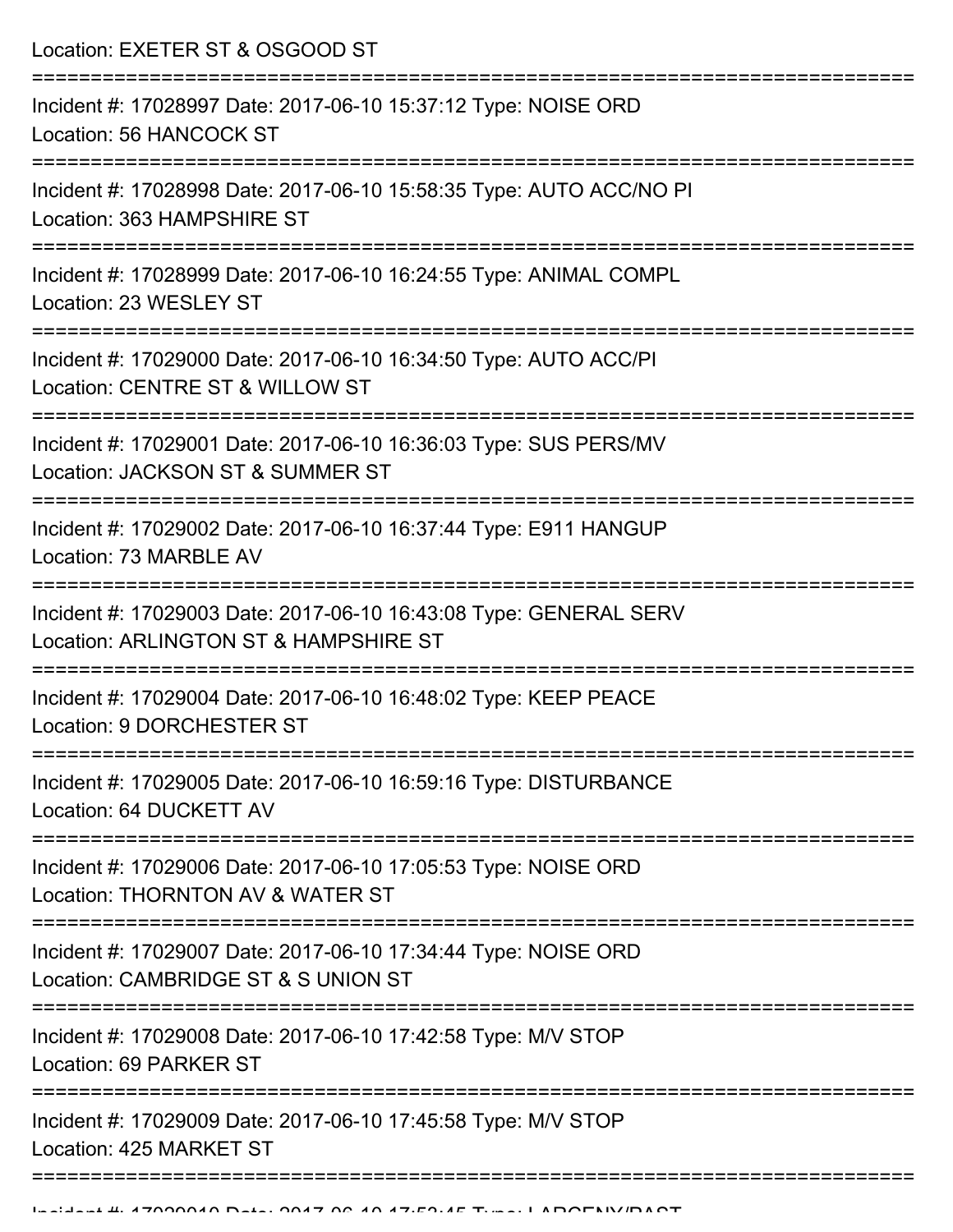| Location: BIG N' BEEFY / 415 BROADWAY                                                                       |
|-------------------------------------------------------------------------------------------------------------|
| Incident #: 17029011 Date: 2017-06-10 18:16:22 Type: LARCENY/PAST<br>Location: YWCA / 38 LAWRENCE ST        |
| Incident #: 17029012 Date: 2017-06-10 18:20:11 Type: WARRANT SERVE<br>Location: CLADDAGH PUB / 399 CANAL ST |
| Incident #: 17029013 Date: 2017-06-10 18:22:59 Type: NOISE ORD<br>Location: 141 S BROADWAY                  |
| Incident #: 17029014 Date: 2017-06-10 18:30:50 Type: AUTO ACC/PI<br>Location: 50 CENTRE ST                  |
| Incident #: 17029015 Date: 2017-06-10 18:35:50 Type: MAN DOWN<br>Location: 8 S BROADWAY                     |
| Incident #: 17029016 Date: 2017-06-10 18:37:09 Type: M/V STOP<br>Location: BAY STATE RD & WATER ST          |
| Incident #: 17029017 Date: 2017-06-10 18:40:20 Type: 209A/VIOLATION<br>Location: 383 HAVERHILL ST #15       |
| Incident #: 17029018 Date: 2017-06-10 18:56:11 Type: ALARM/BURG<br>Location: 468 N CANAL ST                 |
| Incident #: 17029019 Date: 2017-06-10 18:57:58 Type: M/V STOP<br>Location: 425 MARKET ST                    |
| Incident #: 17029020 Date: 2017-06-10 18:59:32 Type: M/V STOP<br>Location: 169 SALEM ST                     |
| Incident #: 17029021 Date: 2017-06-10 19:01:27 Type: E911 HANGUP<br>Location: 35 COMMON ST #202             |
| Incident #: 17029022 Date: 2017-06-10 19:04:37 Type: SUS PERS/MV<br>Location: ALLSTON ST & HIGH ST          |
| Incident #: 17029023 Date: 2017-06-10 19:05:49 Type: MV/BLOCKING<br>Location: 17 FRONT ST                   |
| lnoident #: 17020024 Dete: 2017 06:10 10:21:21 Tune: MAL STOD                                               |

Incident #: 17029024 Date: 2017-06-10 19:21:21 Type: M/V STOP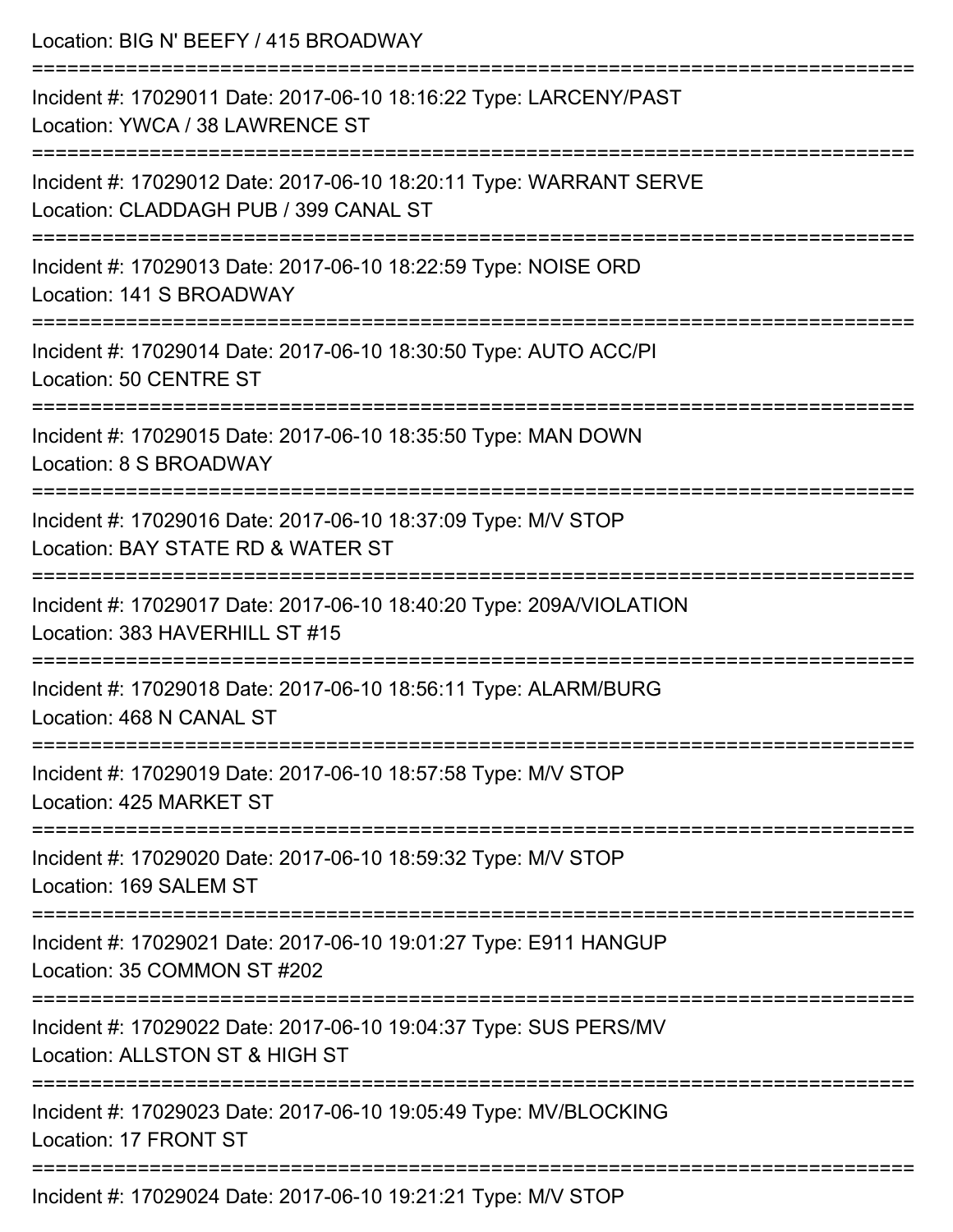| Incident #: 17029025 Date: 2017-06-10 19:23:04 Type: NOISE ORD<br>Location: 136 EXCHANGE ST                         |
|---------------------------------------------------------------------------------------------------------------------|
| Incident #: 17029026 Date: 2017-06-10 19:24:29 Type: M/V STOP<br>Location: BROADWAY & TREMONT ST                    |
| Incident #: 17029027 Date: 2017-06-10 19:28:23 Type: AUTO ACC/NO PI<br>Location: 73 WINTHROP AV                     |
| Incident #: 17029028 Date: 2017-06-10 19:30:55 Type: NOISE ORD<br>Location: BERKELEY ST & HALL ST                   |
| Incident #: 17029030 Date: 2017-06-10 19:33:05 Type: DISTURBANCE<br>Location: 7 SHORT ST                            |
| Incident #: 17029029 Date: 2017-06-10 19:33:15 Type: NOISE ORD<br>Location: PIZZA KING / 29 SALEM ST                |
| Incident #: 17029031 Date: 2017-06-10 19:35:53 Type: NOISE ORD<br>Location: RIVERVIEW PL & WATER ST                 |
| Incident #: 17029032 Date: 2017-06-10 19:38:23 Type: M/V STOP<br>Location: ALLYN TER & BERKELEY ST                  |
| Incident #: 17029033 Date: 2017-06-10 19:39:50 Type: SUS PERS/MV<br>Location: AUTO ZONE / 380 BROADWAY              |
| Incident #: 17029034 Date: 2017-06-10 19:46:10 Type: M/V STOP<br>Location: 380 BROADWAY                             |
| Incident #: 17029035 Date: 2017-06-10 19:47:23 Type: ASSSIT AMBULANC<br>Location: 3B STEVENS ST                     |
| ====================<br>Incident #: 17029036 Date: 2017-06-10 19:49:19 Type: M/V STOP<br>Location: BROADWAY & ESSEX |
| Incident #: 17029037 Date: 2017-06-10 19:57:20 Type: M/V STOP<br>Location: 300 HAMPSHIRE ST                         |
| Incident #: 17029038 Date: 2017-06-10 20:02:00 Type: DOMESTIC/PROG                                                  |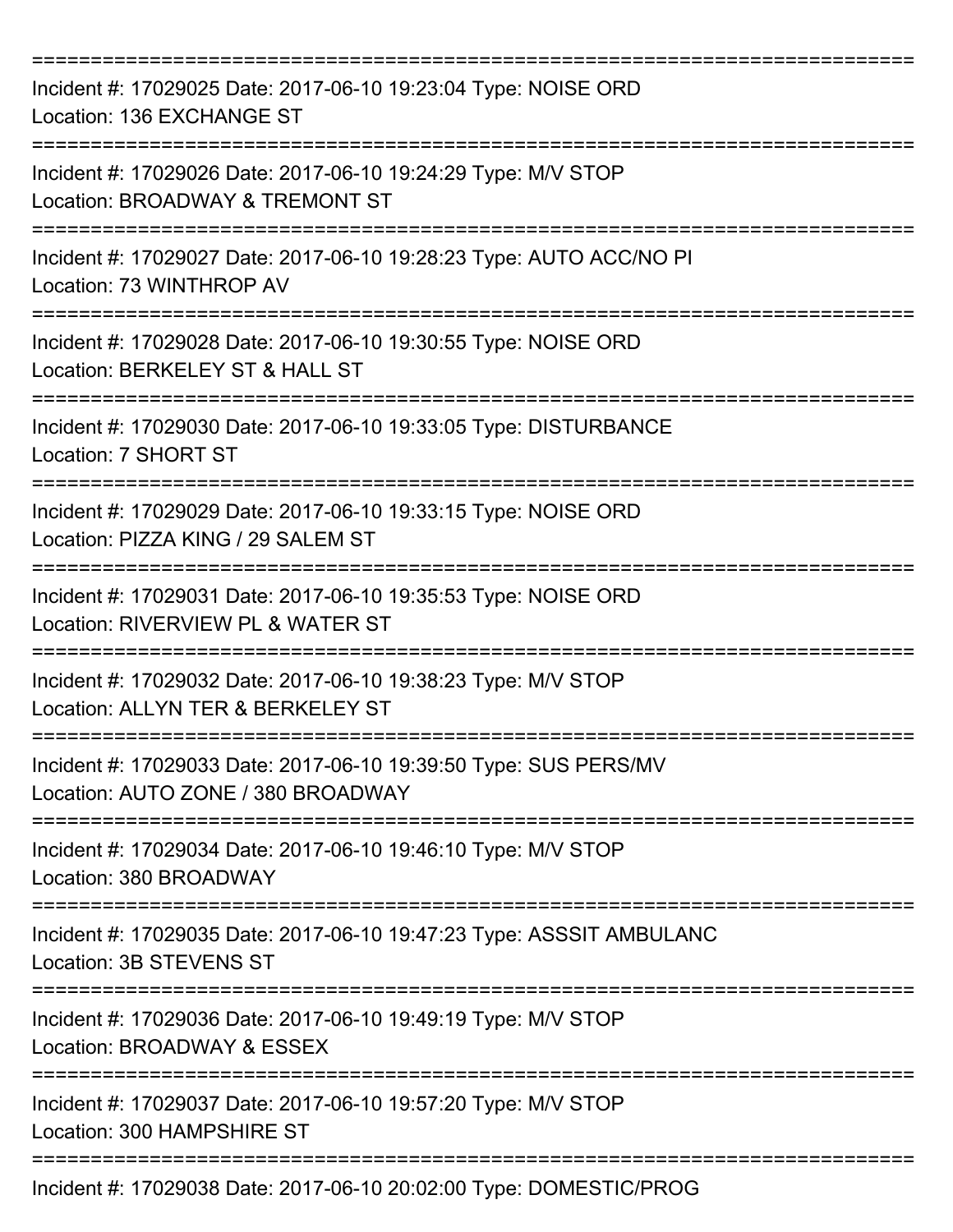| Incident #: 17029039 Date: 2017-06-10 20:04:22 Type: M/V STOP<br>Location: ELM ST & MECHANIC ST             |
|-------------------------------------------------------------------------------------------------------------|
| Incident #: 17029041 Date: 2017-06-10 20:13:59 Type: MV/BLOCKING<br>Location: 269 PARK ST                   |
| Incident #: 17029040 Date: 2017-06-10 20:14:15 Type: LOUD NOISE<br>Location: 242 BROADWAY                   |
| Incident #: 17029042 Date: 2017-06-10 20:18:58 Type: MV/BLOCKING<br>Location: 2 WEBSTER CT                  |
| Incident #: 17029043 Date: 2017-06-10 20:26:41 Type: M/V STOP<br>Location: 237 BROADWAY                     |
| Incident #: 17029044 Date: 2017-06-10 20:28:45 Type: GUN CALL<br>Location: 19 WINTER ST                     |
| Incident #: 17029045 Date: 2017-06-10 20:32:41 Type: 911 HANG UP<br>Location: 383 LOWELL ST #4              |
| Incident #: 17029046 Date: 2017-06-10 20:35:24 Type: NOISE ORD<br>Location: 10 CUTLER ST                    |
| Incident #: 17029047 Date: 2017-06-10 20:41:40 Type: NOISE ORD<br>Location: 313 BROADWAY                    |
| Incident #: 17029048 Date: 2017-06-10 20:45:05 Type: M/V STOP<br>Location: 7 ACTON ST                       |
| Incident #: 17029049 Date: 2017-06-10 20:55:36 Type: MV/BLOCKING<br>Location: 17 FRONT ST                   |
| Incident #: 17029050 Date: 2017-06-10 20:57:02 Type: DISTURBANCE<br>Location: VALLEY FORUM / 654 S UNION ST |
| Incident #: 17029052 Date: 2017-06-10 21:02:00 Type: NOISE ORD<br>Location: NESMITH ST & PEARL ST           |
| Incident #: 17029051 Date: 2017-06-10 21:02:30 Type: M/V STOP                                               |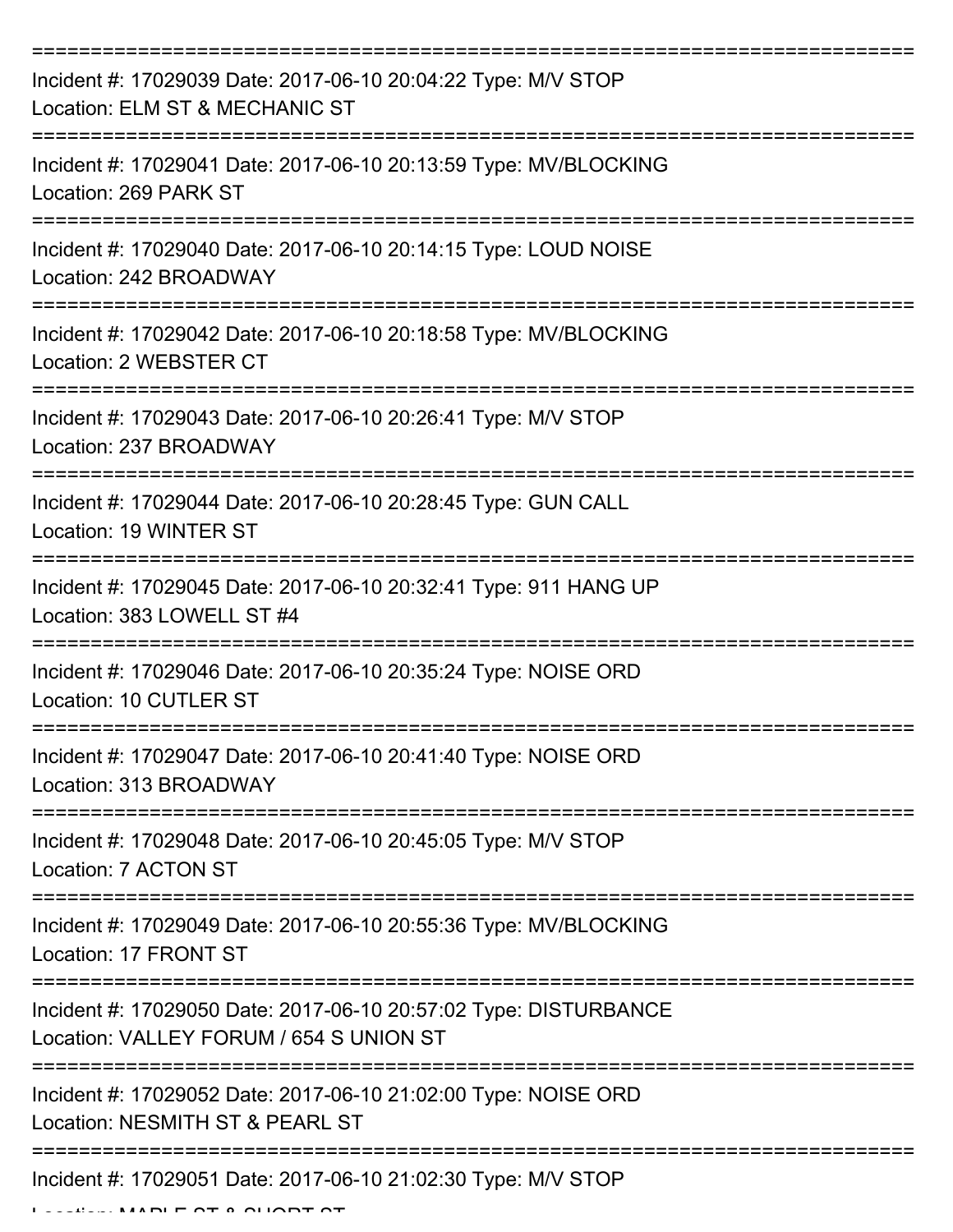| Incident #: 17029053 Date: 2017-06-10 21:10:00 Type: M/V STOP<br>Location: PARKER ST & SPRINGFIELD ST        |
|--------------------------------------------------------------------------------------------------------------|
| Incident #: 17029055 Date: 2017-06-10 21:14:41 Type: NOISE ORD<br>Location: 641 LOWELL ST                    |
| Incident #: 17029054 Date: 2017-06-10 21:15:08 Type: M/V STOP<br>Location: 13 HANCOCK ST                     |
| Incident #: 17029057 Date: 2017-06-10 21:18:24 Type: ALARM/BURG<br>Location: 181 FERRY ST                    |
| Incident #: 17029056 Date: 2017-06-10 21:18:52 Type: M/V STOP<br>Location: 73 WINTHROP AV                    |
| Incident #: 17029058 Date: 2017-06-10 21:20:59 Type: NOISE ORD<br>Location: 10 CUTLER ST                     |
| Incident #: 17029059 Date: 2017-06-10 21:21:01 Type: NOISE ORD<br>Location: 55 CEDAR ST FL 1                 |
| Incident #: 17029060 Date: 2017-06-10 21:22:24 Type: NOISE ORD<br>Location: 42 WARREN ST                     |
| Incident #: 17029061 Date: 2017-06-10 21:25:22 Type: NOISE ORD<br>Location: EXCHANGE ST & MYRTLE ST          |
| Incident #: 17029062 Date: 2017-06-10 21:29:29 Type: ALARM/BURG<br>Location: JC TRANSPORTATION / 61 ESSEX ST |
| Incident #: 17029063 Date: 2017-06-10 21:30:44 Type: NOISE ORD<br>Location: 9 EASTON ST                      |
| Incident #: 17029064 Date: 2017-06-10 21:31:53 Type: M/V STOP<br>Location: MARLBORO ST & S UNION ST          |
| Incident #: 17029065 Date: 2017-06-10 21:35:53 Type: NOISE ORD<br>Location: 15 CRESCENT ST                   |
| Incident #: 17029066 Date: 2017-06-10 21:36:50 Type: NOISE ORD                                               |

Location: 55 MANN ST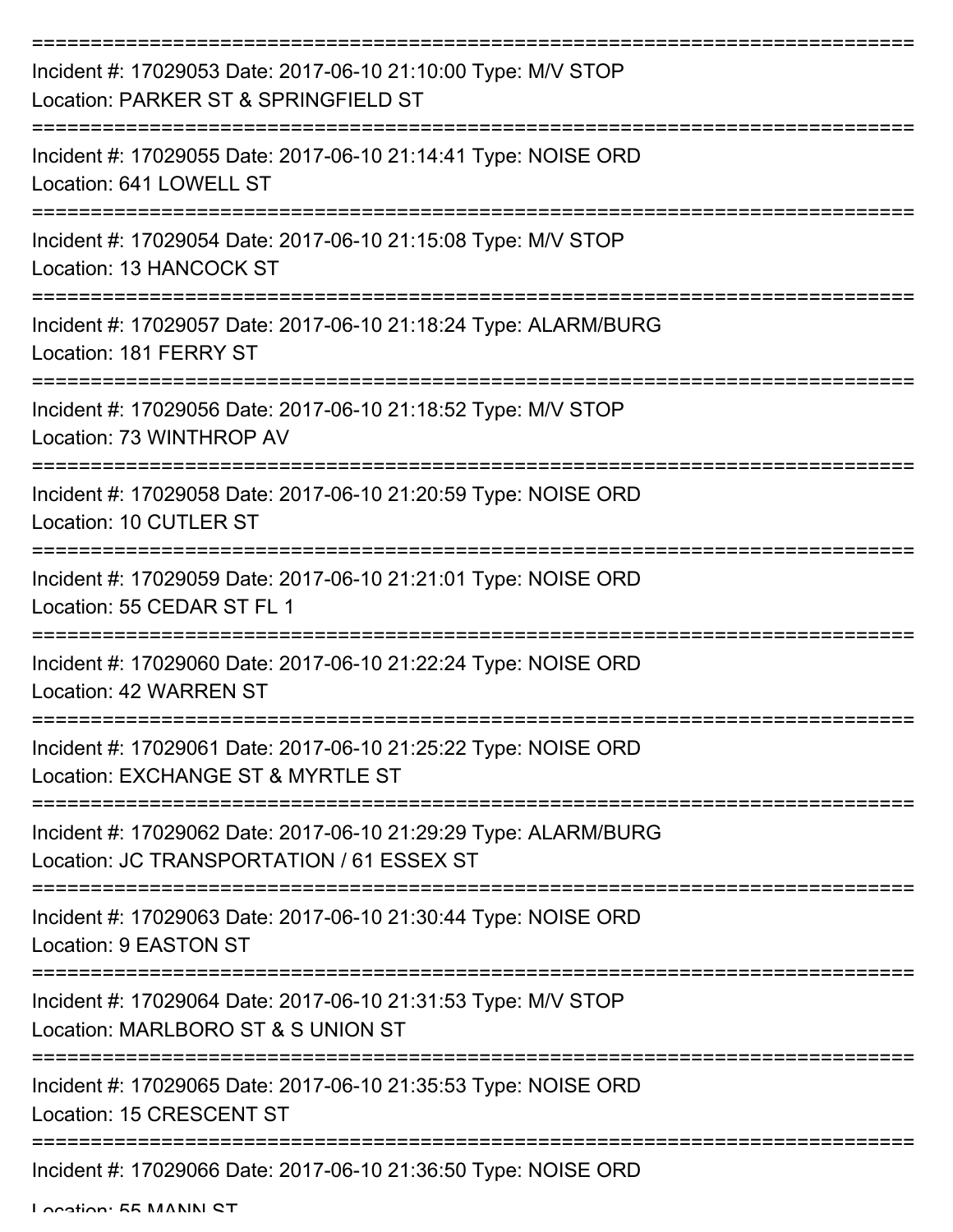| Incident #: 17029067 Date: 2017-06-10 21:38:00 Type: M/V STOP<br>Location: ANDOVER ST & GLENN ST                             |
|------------------------------------------------------------------------------------------------------------------------------|
| Incident #: 17029068 Date: 2017-06-10 21:38:52 Type: FIRE WORKS<br>Location: CARLETON ST & COOLIDGE ST                       |
| Incident #: 17029069 Date: 2017-06-10 21:39:57 Type: AUTO ACC/NO PI<br>Location: 402 LOWELL ST                               |
| Incident #: 17029070 Date: 2017-06-10 21:40:59 Type: M/V STOP<br>Location: S BROADWAY & SHATTUCK ST                          |
| Incident #: 17029071 Date: 2017-06-10 21:47:07 Type: INVESTIGATION<br>Location: LOWELL ST & WARREN ST                        |
| Incident #: 17029072 Date: 2017-06-10 21:47:40 Type: NOISE ORD<br>Location: MCKINLEY AV & S BROADWAY                         |
| Incident #: 17029073 Date: 2017-06-10 21:50:15 Type: FIRE WORKS<br>Location: BELKNAP ST & FALLON ST                          |
| Incident #: 17029074 Date: 2017-06-10 21:51:18 Type: ANIMAL COMPL<br><b>Location: 9 WARREN ST</b>                            |
| Incident #: 17029075 Date: 2017-06-10 21:55:53 Type: NOISE ORD<br>Location: 9 TREMONT ST                                     |
| =================<br>Incident #: 17029076 Date: 2017-06-10 21:57:29 Type: DOMESTIC/PROG<br>Location: 18 HIGH ST              |
| Incident #: 17029077 Date: 2017-06-10 21:59:06 Type: DISTURBANCE<br>Location: 15 CHELMSFORD ST                               |
| =======================<br>Incident #: 17029078 Date: 2017-06-10 22:00:43 Type: NOISE ORD<br><b>Location: 12 COLUMBUS AV</b> |
| Incident #: 17029079 Date: 2017-06-10 22:03:08 Type: M/V STOP<br>Location: N PARISH RD & OSGOOD ST                           |
| Incident #: 17029081 Date: 2017-06-10 22:05:51 Type: NOISE ORD                                                               |

Location: 87-89 AVON ST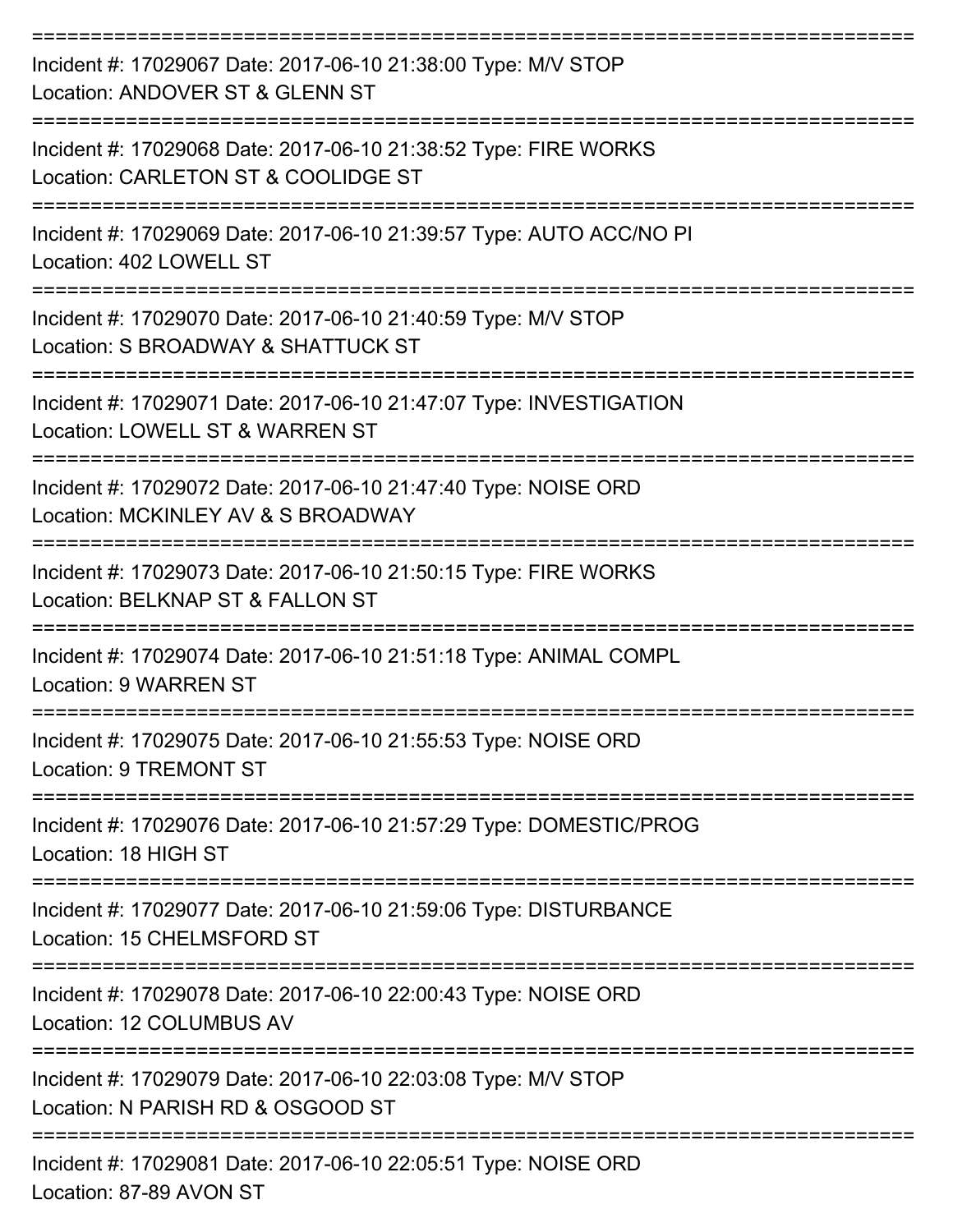| Incident #: 17029080 Date: 2017-06-10 22:05:58 Type: NOISE ORD<br>Location: 110 GREENWOOD ST                                               |
|--------------------------------------------------------------------------------------------------------------------------------------------|
| =================================<br>Incident #: 17029082 Date: 2017-06-10 22:08:01 Type: NOISE ORD<br>Location: 136 WILLOW ST             |
| Incident #: 17029083 Date: 2017-06-10 22:10:06 Type: NOISE ORD<br>Location: 66 EUTAW ST<br>=================================               |
| Incident #: 17029084 Date: 2017-06-10 22:10:21 Type: TOW/REPOSSED<br>Location: 161 S BROADWAY<br>-------------------------------------     |
| Incident #: 17029085 Date: 2017-06-10 22:13:04 Type: NOISE ORD<br>Location: 56 MELVIN ST                                                   |
| Incident #: 17029086 Date: 2017-06-10 22:14:53 Type: UNWANTEDGUEST<br>Location: 383 HAVERHILL ST                                           |
| :===================================<br>Incident #: 17029087 Date: 2017-06-10 22:19:56 Type: M/V STOP<br>Location: N PARISH RD & OSGOOD ST |
| Incident #: 17029088 Date: 2017-06-10 22:26:01 Type: NOISE ORD<br>Location: 1 TAFT ST                                                      |
| Incident #: 17029089 Date: 2017-06-10 22:27:14 Type: NOISE ORD<br>Location: 29 WHITMAN ST                                                  |
| Incident #: 17029090 Date: 2017-06-10 22:27:55 Type: NOISE ORD<br>Location: 55-57 JUNIPER ST                                               |
| Incident #: 17029091 Date: 2017-06-10 22:28:26 Type: NOISE ORD<br>Location: 2 MONMOUTH ST                                                  |
| Incident #: 17029092 Date: 2017-06-10 22:32:44 Type: NOISE ORD<br>Location: 21 CRESCENT ST                                                 |
| Incident #: 17029093 Date: 2017-06-10 22:36:42 Type: NOISE ORD<br>Location: 39 FOREST ST                                                   |
| Incident #: 17029094 Date: 2017-06-10 22:37:25 Type: NOISE ORD<br>Location: 478 RIVERSIDE DR                                               |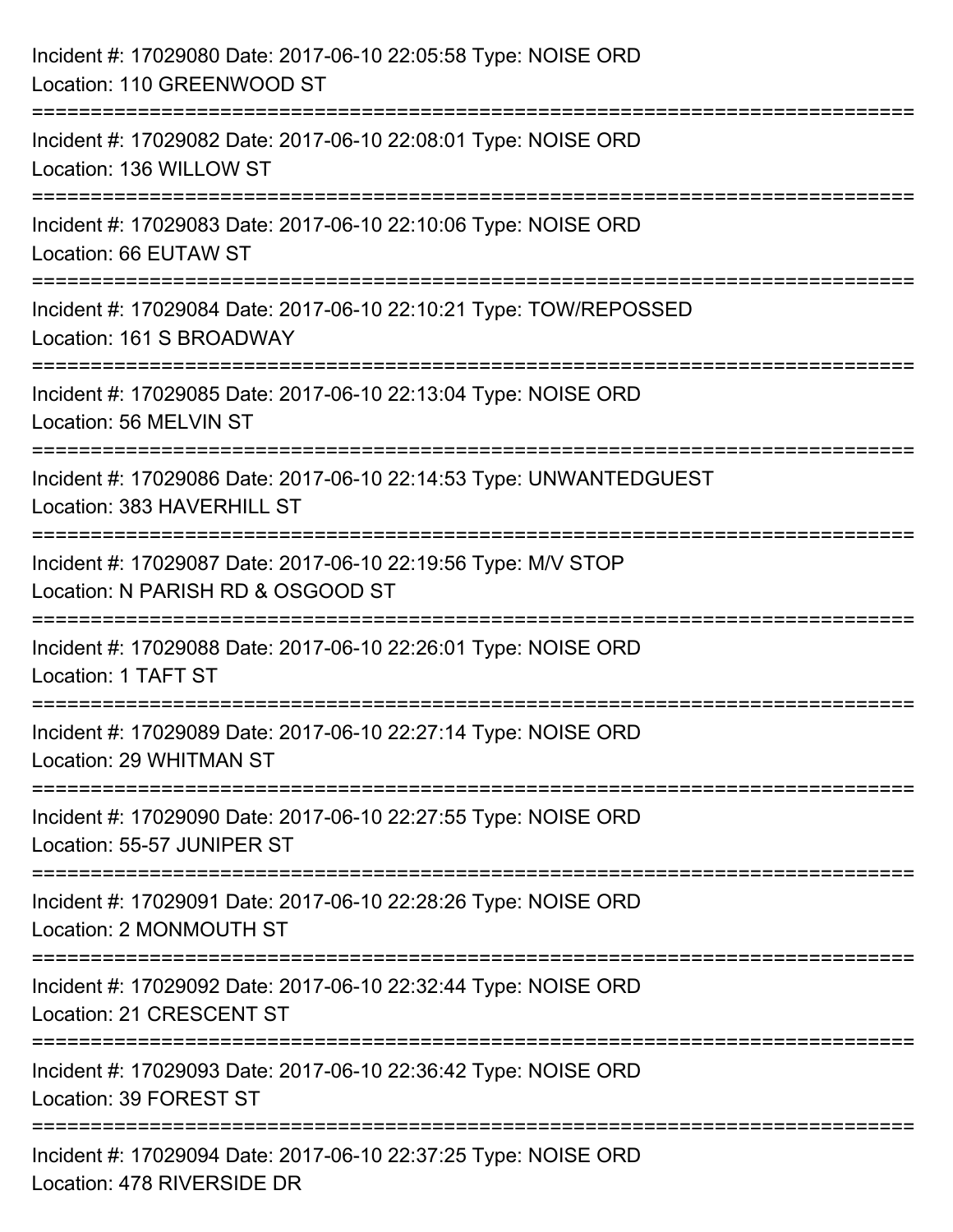| Incident #: 17029095 Date: 2017-06-10 22:45:38 Type: NOISE ORD<br>Location: 125 SPRUCE ST                                                              |
|--------------------------------------------------------------------------------------------------------------------------------------------------------|
| Incident #: 17029096 Date: 2017-06-10 22:46:25 Type: NOISE ORD<br>Location: 175 UNION ST                                                               |
| Incident #: 17029097 Date: 2017-06-10 22:46:51 Type: LOUD NOISE<br>Location: 27 KENDRICK ST                                                            |
| Incident #: 17029098 Date: 2017-06-10 22:47:33 Type: NOISE ORD<br>Location: FERRY ST & SAXONIA AV                                                      |
| Incident #: 17029099 Date: 2017-06-10 22:54:20 Type: NOISE ORD<br>Location: 74 SALEM ST                                                                |
| Incident #: 17029100 Date: 2017-06-10 22:54:52 Type: NOISE ORD<br>Location: 74A WOODLAND ST                                                            |
| Incident #: 17029101 Date: 2017-06-10 23:02:35 Type: NOISE ORD<br>Location: 15 BIRCH ST                                                                |
| Incident #: 17029102 Date: 2017-06-10 23:03:56 Type: DISTURBANCE<br>Location: 62 WARREN ST                                                             |
| Incident #: 17029103 Date: 2017-06-10 23:04:05 Type: NOISE ORD<br>Location: 67 NEWBURY ST                                                              |
| Incident #: 17029104 Date: 2017-06-10 23:08:06 Type: M/V STOP<br>Location: 200 COMMON ST<br>-----------------------------<br>------------------------- |
| Incident #: 17029105 Date: 2017-06-10 23:08:28 Type: MISSING PERS<br>Location: 18 CORNISH ST                                                           |
| Incident #: 17029106 Date: 2017-06-10 23:13:31 Type: M/V STOP<br>Location: PHILLIPS ST & SALEM ST                                                      |
| Incident #: 17029107 Date: 2017-06-10 23:14:43 Type: NOISE ORD<br>Location: 55 EUTAW ST                                                                |
| Incident #: 17029108 Date: 2017-06-10 23:15:21 Type: THREATS<br>Location: 62 WARREN ST                                                                 |

===========================================================================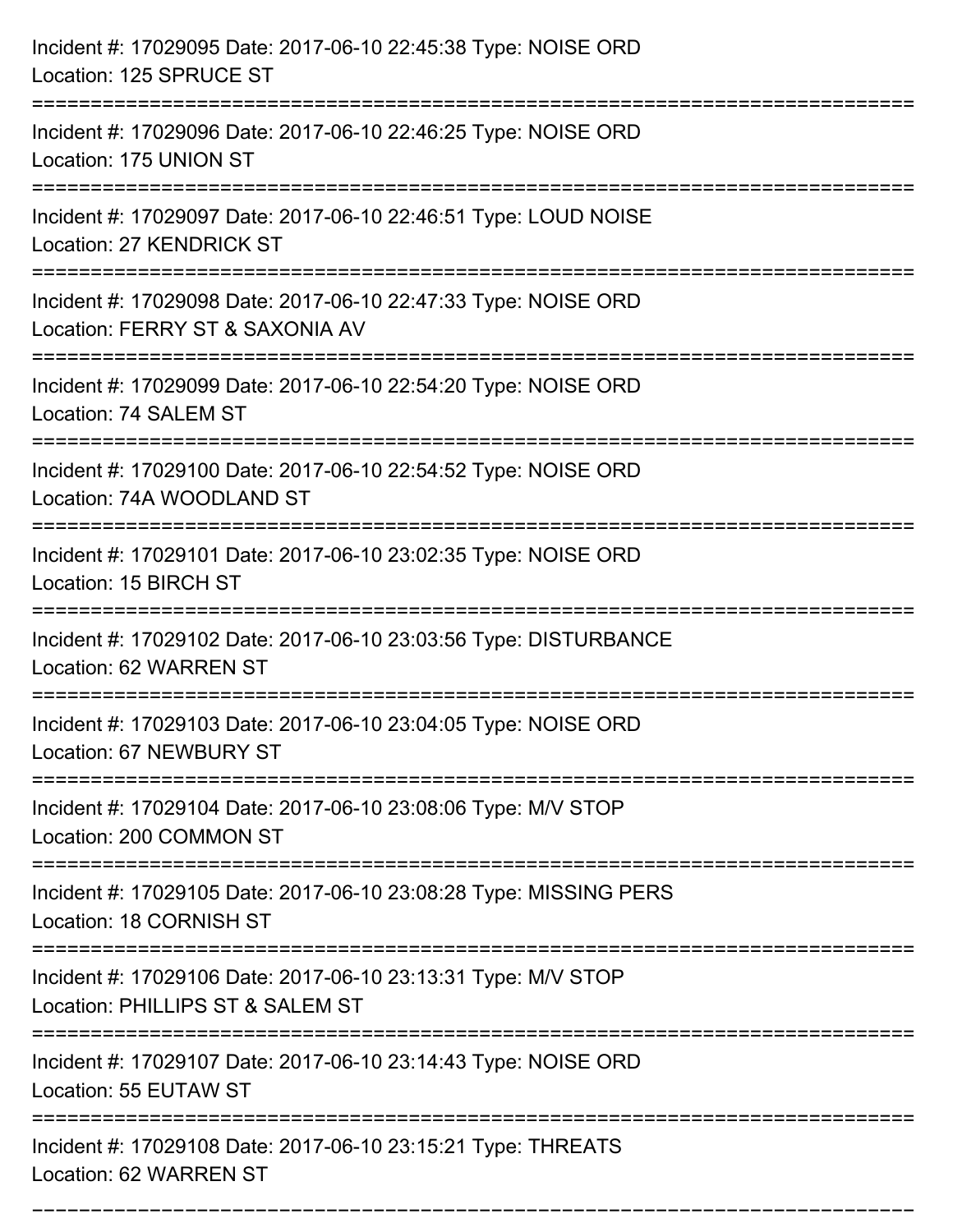| Incident #: 17029109 Date: 2017-06-10 23:18:16 Type: LOUD NOISE<br>Location: 135 SARATOGA ST                         |
|----------------------------------------------------------------------------------------------------------------------|
| Incident #: 17029110 Date: 2017-06-10 23:20:32 Type: ALARM/BURG<br>Location: ELAINES FISH + CHIP / 234 HAMPSHIRE ST  |
| Incident #: 17029111 Date: 2017-06-10 23:21:37 Type: DOMESTIC/PROG<br>Location: 83 CROSS ST FL 1                     |
| Incident #: 17029112 Date: 2017-06-10 23:23:22 Type: UNKNOWN PROB<br>Location: 64 EXCHANGE ST                        |
| Incident #: 17029113 Date: 2017-06-10 23:23:38 Type: ANIMAL COMPL<br>Location: 25 WARREN ST                          |
| Incident #: 17029114 Date: 2017-06-10 23:32:18 Type: NOISE ORD<br>Location: 73-75 WATER ST                           |
| Incident #: 17029115 Date: 2017-06-10 23:38:23 Type: NOISE ORD<br><b>Location: LAFAYETTE AV</b>                      |
| Incident #: 17029116 Date: 2017-06-10 23:41:20 Type: SUS PERS/MV<br>Location: 75 MANCHESTER ST                       |
| Incident #: 17029118 Date: 2017-06-10 23:42:25 Type: LARCENY/PAST<br>Location: 173 BAILEY ST FL 1                    |
| Incident #: 17029117 Date: 2017-06-10 23:42:42 Type: NOISE ORD<br>Location: 95 SUNSET AV                             |
| Incident #: 17029119 Date: 2017-06-10 23:45:25 Type: TOW OF M/V<br>Location: TRESPASS / 2 INMAN ST                   |
| Incident #: 17029120 Date: 2017-06-10 23:47:50 Type: NOISE ORD<br>Location: 668 ESSEX ST                             |
| ======================<br>Incident #: 17029121 Date: 2017-06-10 23:48:44 Type: ALARM/BURG<br>Location: 11 DIAMOND ST |
| Incident #: 17029123 Date: 2017-06-10 23:53:21 Type: NOISE ORD<br>Location: 9 EASTON ST                              |
|                                                                                                                      |